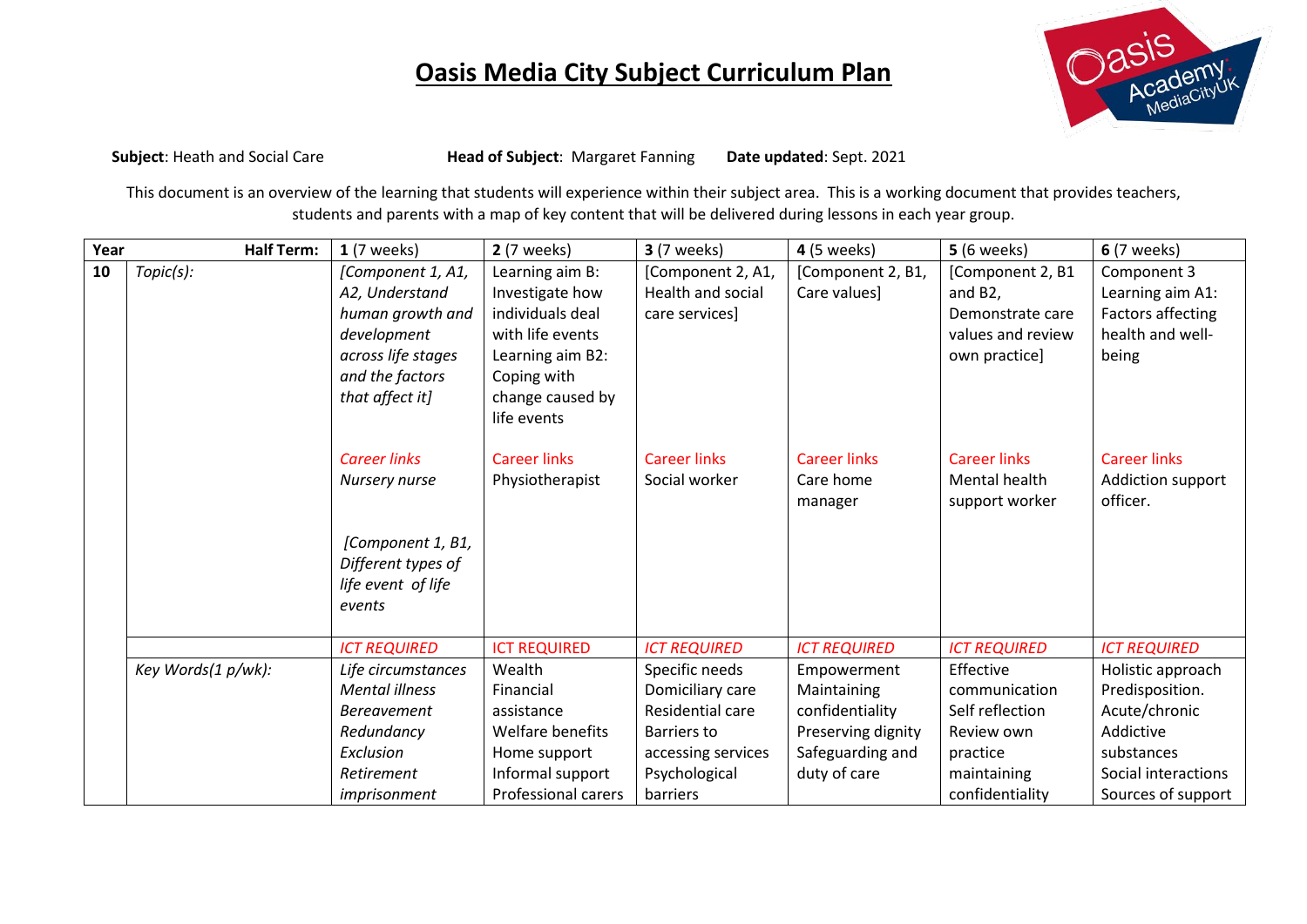

|                            |                     |                   |                      |                    |                      | $M_{\rm K}$        |
|----------------------------|---------------------|-------------------|----------------------|--------------------|----------------------|--------------------|
|                            |                     | Voluntary support | Resource barriers    | Promoting anti-    | Institutional abuse. |                    |
|                            |                     | Faith based       | for service          | discriminatory     |                      |                    |
|                            |                     | support           | providers            | practice           |                      |                    |
| Link to                    | The importance of   | The importance of | The importance of    | The importance of  | The importance of    | The importance of  |
| context/Character/careers: | factors that impact | support to help   | Overcoming           | information about  | reviewing and        | health care plans  |
|                            | on health and well  | cope with change  | barriers to services | behaviours that    | reflecting on        | to maximise health |
|                            | being.              | Caused by life    |                      | positively welcome | professional         | and well-being.    |
|                            |                     | events            |                      | differences,       | practice in care.    |                    |
|                            |                     |                   |                      | tolerances and     |                      |                    |
|                            |                     |                   |                      | support for an     |                      |                    |
|                            |                     |                   |                      | individual.        |                      |                    |
| Assessment Type:           | written exam        | written exam      | written exam         | written exam       | written exam         | written exam       |
|                            | papers.             | papers.           | papers.              | papers.            | papers.              | papers.            |
|                            | Coursework. P,M,D   | Coursework. P,M,D | Coursework. P,M,D    | Coursework. P,M,D  | Coursework. P,M,D    | Coursework. P,M,D  |
|                            | criteria            | criteria          | criteria             | criteria           | criteria             | criteria           |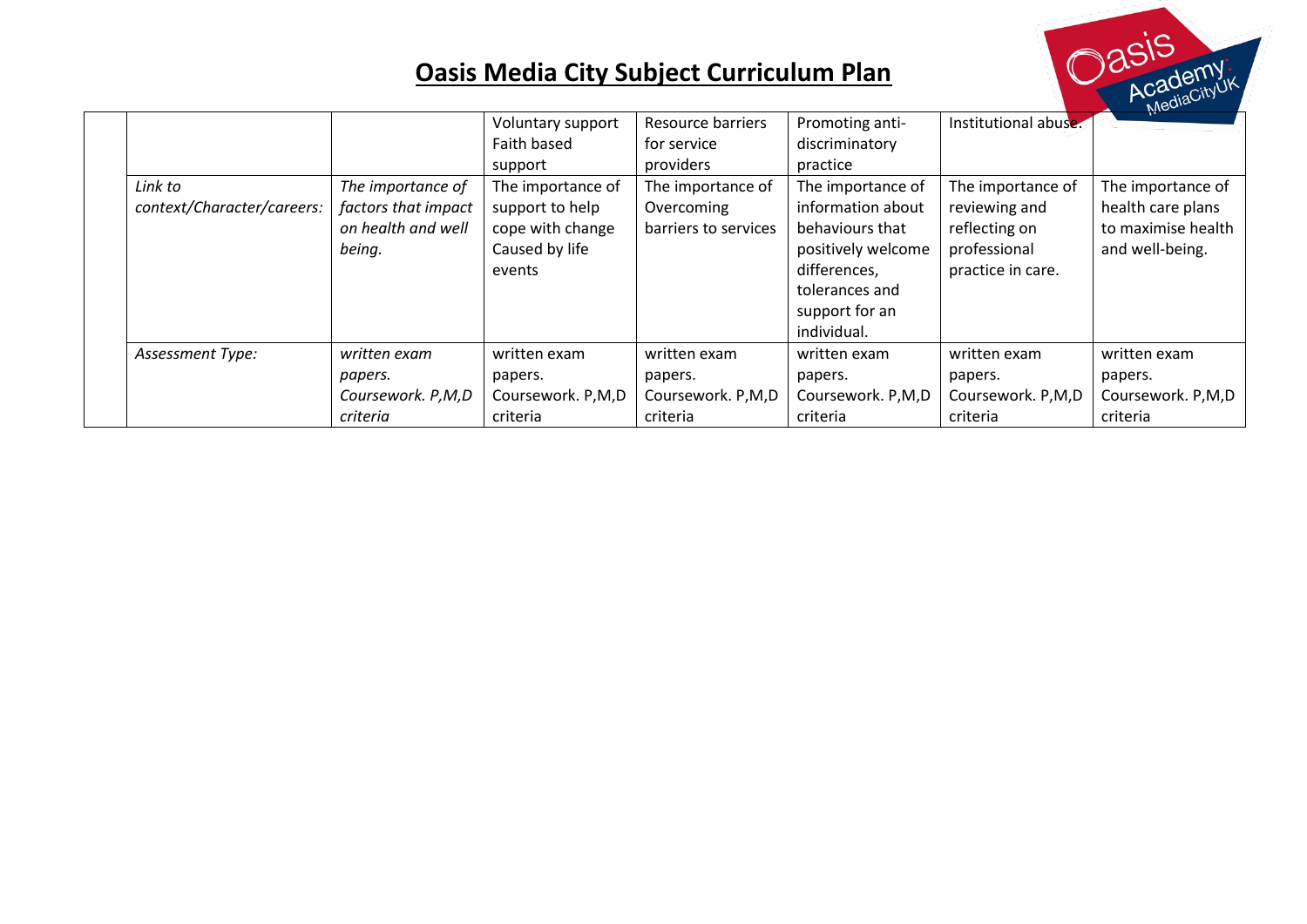

**Subject**: BTEC Tech Health and Social Care Yr 11 **Head of Subject**: Margaret Fanning **Date in the Updated**: Sept. 2021

This document is an overview of the learning that students will experience within their subject area. This is a working document that provides teachers, students and parents with a map of key content that will be delivered during lessons in each year group.

| Year | <b>Half Term:</b>        | $1(7$ weeks)                                     | <b>2</b> (7 weeks)               | <b>3</b> (7 weeks)                                      | <b>4</b> (5 weeks)                                           | <b>5</b> (6 weeks)                                        | <b>6</b> (7 weeks)                                    |
|------|--------------------------|--------------------------------------------------|----------------------------------|---------------------------------------------------------|--------------------------------------------------------------|-----------------------------------------------------------|-------------------------------------------------------|
| 11   | Topic(s):                | Health and social                                | <b>Factors affecting</b>         | Person-centred                                          | Person-centred                                               | Overview of                                               | Demonstrate care                                      |
|      | Component                | care services]                                   | health and well-                 | health and well-                                        | health and well-                                             | Component 3 all                                           | values and review                                     |
|      | 2                        |                                                  | being. Health                    | being                                                   | being                                                        | learning aims                                             | own practice]                                         |
|      | Learning aim A1, B1      |                                                  | indicators                       | improvement                                             | improvement plans                                            | Preparation and                                           |                                                       |
|      |                          |                                                  |                                  | plans                                                   |                                                              | revision for                                              | Factors affecting                                     |
|      | Component 3              |                                                  |                                  |                                                         | Obstacles to                                                 | formative                                                 | health and well-                                      |
|      | Learning aim A1, B1, B2, |                                                  |                                  |                                                         | implementing                                                 | assessment.                                               | being                                                 |
|      | C1, C2.                  |                                                  |                                  |                                                         | plans                                                        |                                                           |                                                       |
|      |                          | <b>Career links</b><br>Welfare rights<br>officer | <b>Career links</b><br>Dietician | <b>Career links</b><br>Disability<br>assessment officer | <b>Career links</b><br>Learning disability<br>support worker | <b>Career links</b><br><b>Disability Social</b><br>worker | <b>Career links</b><br>Mental health<br>social worker |
|      |                          |                                                  |                                  |                                                         |                                                              |                                                           |                                                       |
|      |                          | <b>ICT REQUIRED</b>                              | <b>ICT REQUIRED</b>              | <b>ICT REQUIRED</b>                                     | <b>ICT REQUIRED</b>                                          | <b>ICT REQUIRED</b>                                       |                                                       |
|      | Key Words(1 p/wk.):      | Specific needs                                   | Environmental                    |                                                         | Obstacles.                                                   | Obstacles.                                                | Empowering and                                        |
|      |                          | Domiciliary care                                 | factors                          | Improvement                                             | Implementation.                                              | Implementation.                                           | promoting                                             |
|      |                          | Residential care                                 | Relationships.                   | plans.                                                  | Time constraint.                                             | Time constraint.                                          | independence.                                         |
|      |                          | <b>Barriers</b> to                               | Changes in life                  | BMI, peak flow,                                         | <b>Resources</b>                                             | Resources                                                 | Respect for others.                                   |
|      |                          | accessing services                               | circumstances.                   | blood pressure.                                         | Disability                                                   | Disability                                                | Maintaining                                           |
|      |                          | Psychological                                    | Physiological                    | <b>SMART targets</b>                                    | Addiction                                                    | Addiction                                                 | confidentiality.                                      |
|      |                          | <b>barriers</b>                                  | indicators.                      | KISS rule.                                              |                                                              |                                                           | Preserving dignity.                                   |
|      |                          |                                                  |                                  | Sources of support                                      |                                                              |                                                           | Safeguarding and                                      |
|      |                          |                                                  |                                  | <b>Potential obstacles</b>                              |                                                              |                                                           | duty of care.                                         |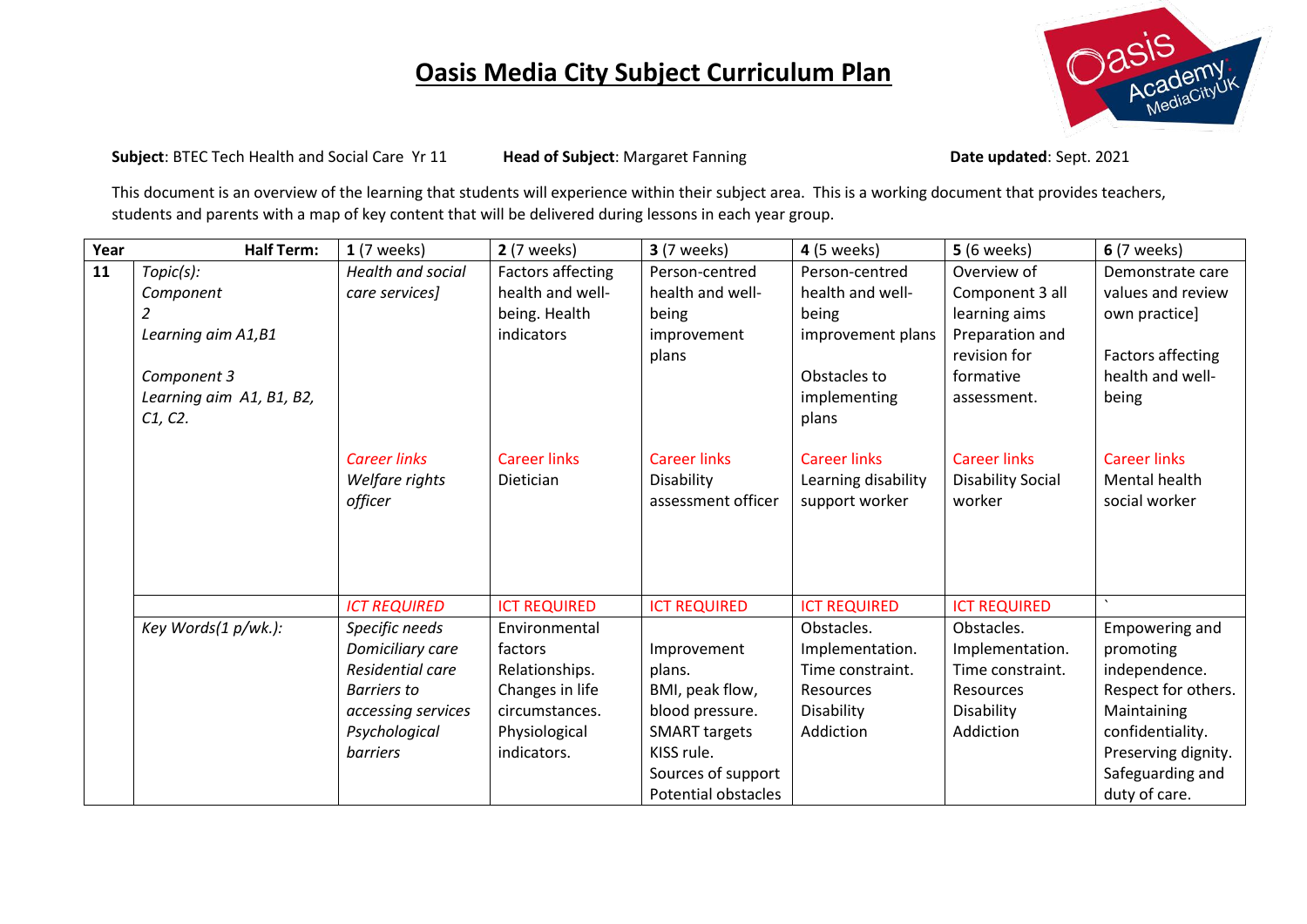

|                            |                          |                      |                    |                   |                   | $M_{\rm V}$           |
|----------------------------|--------------------------|----------------------|--------------------|-------------------|-------------------|-----------------------|
|                            | <b>Resource barriers</b> | Lifestyle indicators |                    |                   |                   | Promoting anti-       |
|                            | for service              | Interpreting health  |                    |                   |                   | discriminatory        |
|                            | providers                | <i>indicators</i>    |                    |                   |                   | practice.             |
| Link to                    | The importance of        | Ability to Interpret | The importance of  | The importance of | The importance of | Importance of         |
| context/Character/careers: | Overcoming               | lifestyle data       | a person-centred   | a person-centred  | a person-centred  | professional          |
|                            | barriers to services     |                      | approach           | approach when     | approach when     | practice              |
|                            |                          |                      | Physiological data | implementing      | implementing      | Identification of ill |
|                            |                          |                      |                    | health            | health            | health.               |
|                            |                          |                      |                    | improvement plans |                   |                       |
|                            |                          |                      |                    |                   | improvement       |                       |
|                            |                          |                      |                    |                   | plans             |                       |
| Assessment Type:           | Coursework               | Ongoing              | Ongoing            | Ongoing           | Ongoing           | Formal summative      |
|                            | completion and           | summative            | summative          | summative         | summative         | assessment.           |
|                            | grading                  | assessment.          | assessment         | assessment        | assessment        |                       |
|                            | Written exam             | Past papers          | Past papers        | Past papers       | Past papers       |                       |
|                            | papers.                  |                      |                    |                   |                   |                       |

#### **Key Questions:**

1. What is the overarching intent for your curriculum?

The overarching intent of the curriculum in Health and Social Care is to ensure that students start to develop knowledge and understanding how life stages and choices impact on the world in which we live. The intent of the curriculum is to give students the opportunity to explore how different public services impact on how we live. It is a Level 2 course which once students have completed can move on to other Level 3 course at college.

2. How does this curriculum build student's knowledge of the world around them both locally and nationally?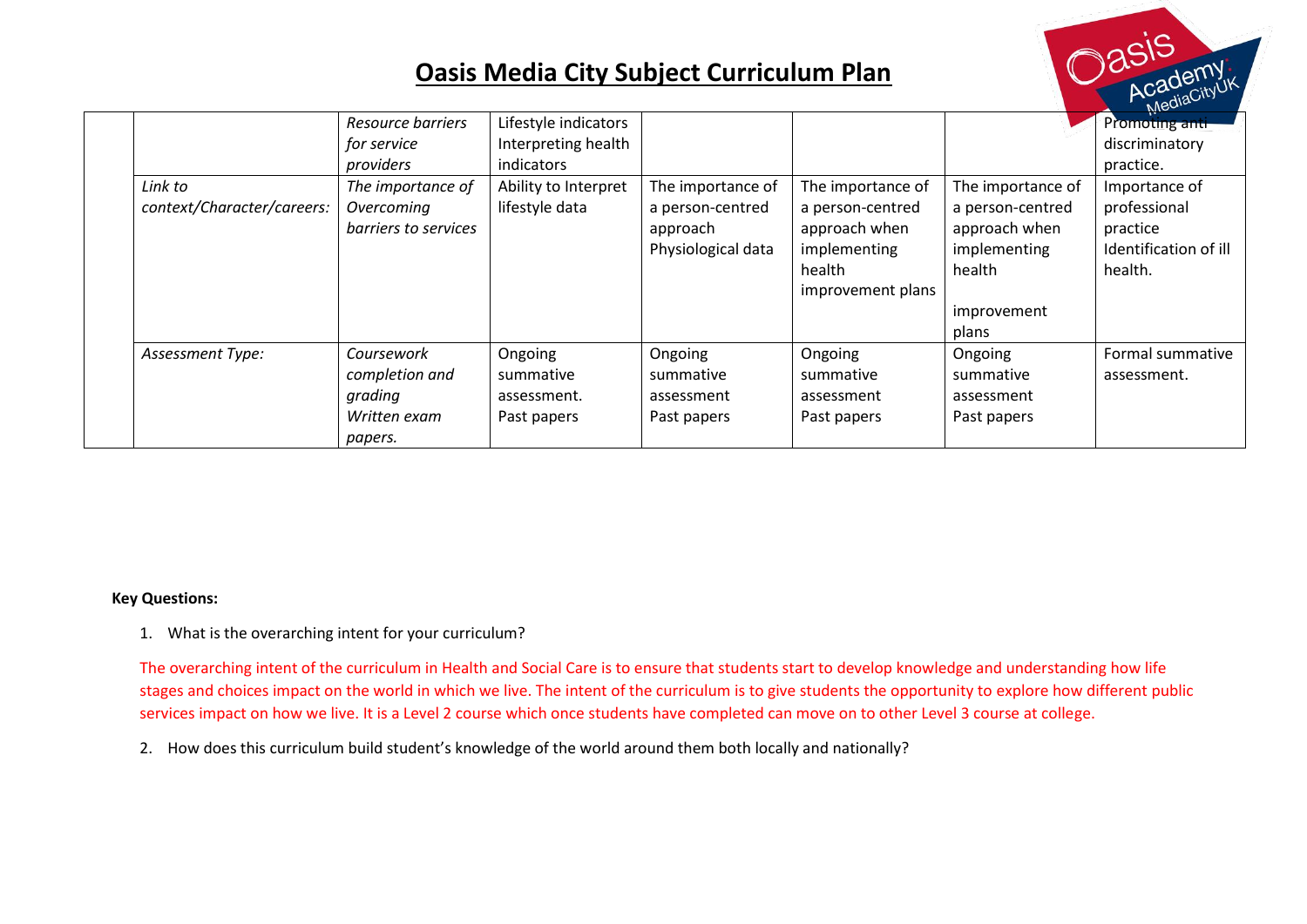

To build on student's knowledge both locally and nationally. Students must engage in research around their assignments to support their arguments and how it impacts on a particular areas and individually locally and nationally. They also research the impact of legislation on particular lifestyle choices.

3. How is this curriculum designed to engage students and develop a passion for the subject?

The curriculum within Health and Social care is one which uses everyday experiences across individual's lifestyles and stages through various types of media, case studies and scenarios. Additionally, visits to local hospitals will broaden the students' knowledge and understanding, through real life working environment.

4. How does this curriculum cater for the needs of our students?

Within the curriculum there are targeted case studies that cater for the abilities of students to ensure that they reach their true potential for this subject.

5. How is assessment used to improve learning?

Throughout the course students will be given individual, bespoke feedback on how to improve their work to ensure that they reach their maximum potential within each element. Assessment is ongoing throughout lessons through summative and formative assessments from staff and students.

6. What skills will students develop that can be used in other subject areas and beyond their school life?

Interpersonal skills, mathematics, literacy and vocational links with opportunities to related college courses at higher levels

7. How is learning planned to progressively develop pupil's knowledge and understanding over time?

Learning is planned to develop knowledge and understanding overtime by the use of targeted and specific practical activities.

Additionally the use and development of research skills will support retention of knowledge and improve levels of understanding. These skills, knowledge and understanding can then be applied to coursework assignments.

8. How learning is sequenced over time to ensure students retain knowledge and are more successful at recalling?

 Learning is sequenced overtime with regular revisits to prior topics and the regular use of growth tasks to monitor and assess the retention of knowledge and the student's abilities to recall.